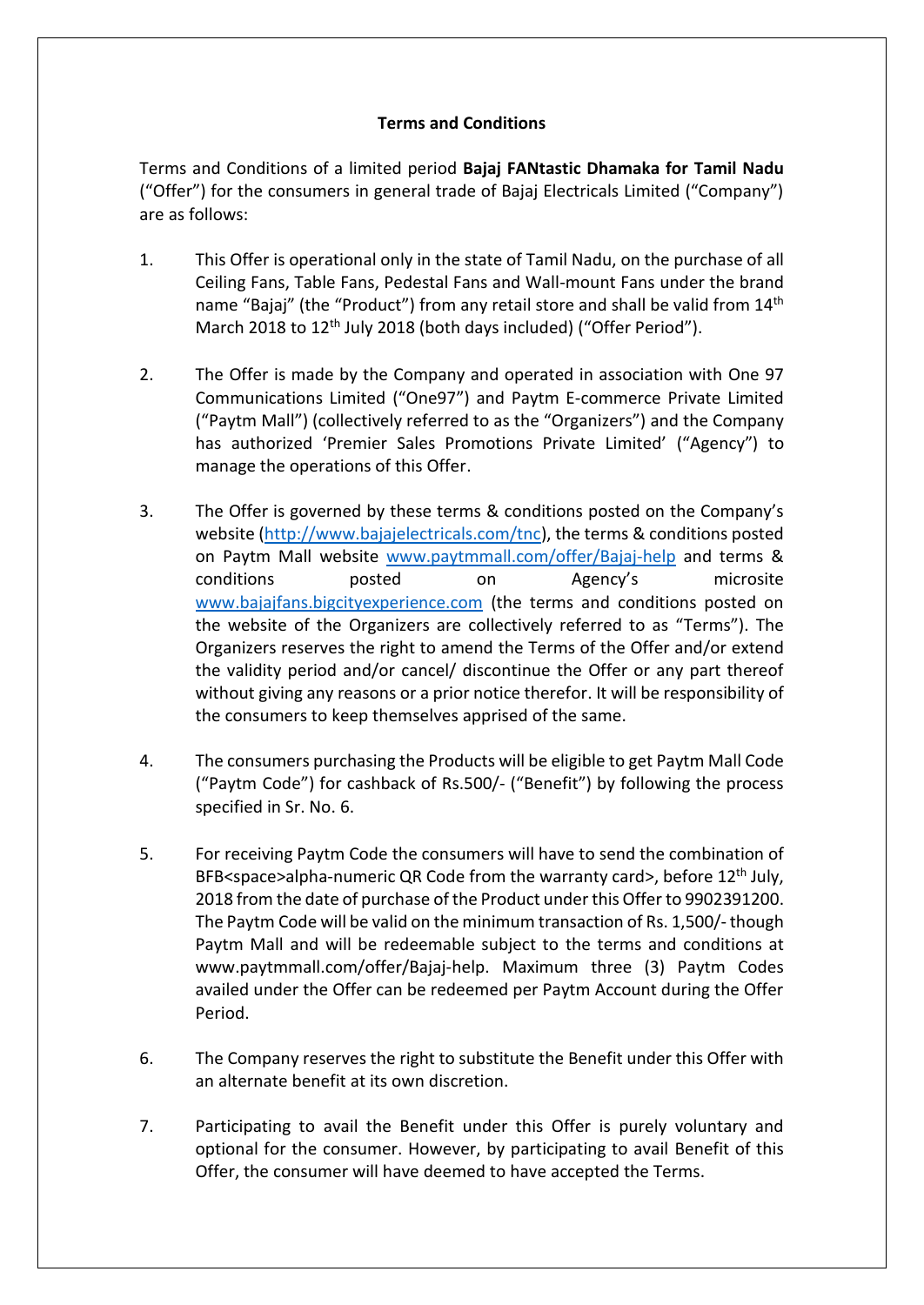- 8. The Benefit under this Offer is non-transferrable, non-refundable and no physical cash payment will be made in lieu thereof.
- 9. By participating in the Offer consumers confirms and would deemed to have been waived the applicability of rules and regulations of the National Do Not Call Registry (DO not Disturb status) and agrees to receive updates and promotional messages/ SMS/ Email/ Call for current and future offers/ contests/ campaigns from the Organizers.
- 10. The Organizers/ Agency does not accept any responsibility for any damage, loss, injury or disappointment of any kind suffered by the consumers by availing the Offer.
- 11. The Organizers/ Agency shall not be responsible for any tax implications that may arise for the consumer from the Offer.
- 12. The Organizers/ Agency will not be liable for any loss or damage due to act of God, Governmental actions and/or other force majeure circumstances, and will not be liable to pay any amount as compensation or otherwise for any such loss.
- 13. The consumers availing the Benefits of this Offer hereby irrevocably authorize the Organizers/ Agency and its affiliates to use the data gathered during and/or after the Offer in respect thereof in any of its communications including marketing promotions and advertisements.
- 14. The Organizers/ Agency will not be responsible for downtime on the mobile network, internet connection and related services, caused due to technicalities (like failure of equipment, configuration issue, network congestion), or due to decisions/ changes in regulations that are carried out by any statutory/ regulatory authority.
- 15. The Organizers/ Agency does not accept any responsibility for user error, late, lost, incomplete, incorrectly submitted, delayed, illegible, corrupted or misdirected entries, loss of SMS/ Email/ correspondence etc. whether due to error, omission, alteration, tampering, data hacking, deletion, theft, destruction, virus attack, data hacking, transmission interruption etc.
- 16. The consumers shall comply with the Terms and waive any right to claim any benefit out of ambiguity in the Terms and release, indemnify and hold harmless the Organizers/ Agency, its respective affiliates and their respective officers, directors, employees, agents and representatives from and against any and all liability, loss, injury, damage, claim, cost and expense whatsoever arising directly or indirectly from the Offer.